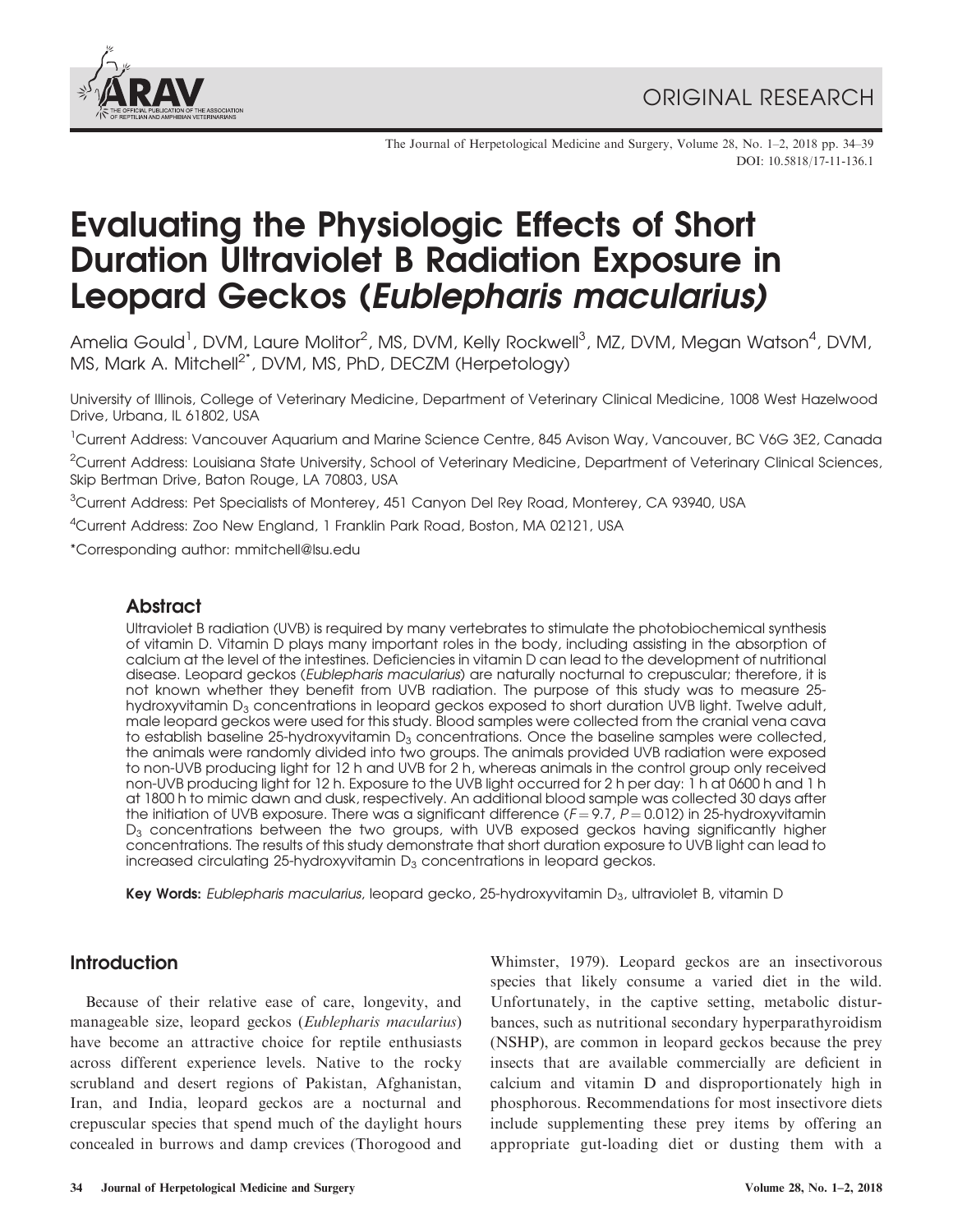calcium-vitamin powder. However, because of discrepancies in the nutritional content of these gut-loading diets and the variable time before prey items are ingested, this form of oral supplementation may be unreliable. Further, most of these regimens emphasize calcium supplementation but overlook the importance of vitamin D in calcium regulation.

Vitamin D is a fat-soluble hormone that can be obtained from the diet, through photobiochemical synthesis following exposure to ultraviolet B (UVB) light (280–320 nmol), or a combination of both (Webb and Holick, 1988; Webb et al., 1989; Allen et al., 1994). Vitamin D is vital to a wide array of physiologic actions within the body, most notably calcium homeostasis and metabolism (Webb and Holick, 1988; How et al., 1994). It has also been shown to impact reproductive success in species across taxa (Ferguson et al., 2002; Langerwerf, 1994; Narbaitz and Tsang, 1989). Without adequate vitamin D stores, uptake of ingested calcium from the intestines is impaired. This can lead to hypocalcemia, even in the face of calcium over supplementation. When circulating calcium concentrations drop below a certain threshold, a compensatory release of parathyroid hormone causes calcium to be released from bone. This loss of bone matrix can produce the clinical signs associated with NSHP, one of the most common nutritional diseases reported in captive reptile species (Laing and Fraser, 1999; Mader, 2005). Although it is widely accepted that many diurnal species can use ultraviolet supplementation to promote the photobiochemical conversion of precursors into vitamin  $D_3$ , much less is known about the requirements of nocturnal or crepuscular species (Bernard *et al.*, 1991; Allen *et al.*, 1994; Laing and Fraser, 1999; Wright, 2008). Although many of these species are successfully kept in captivity without UVB supplementation, the high prevalence of NSHP in captive insectivores, including leopard geckos, may correspond to a deficiency in vitamin  $D_3$  and deserves further investigation.

The purpose of this study was to determine whether leopard geckos exposed to short duration UVB light would experience a rise in their 25-hydroxyvitamin  $D_3$  concentrations. The specific hypotheses for this study were as follows: 1) leopard geckos exposed to UVB radiation for two hours per day would have higher serum 25-hydroxyvitamin  $D_3$  concentrations than leopard geckos not exposed to UVB; and 2) that weights of these animals would not vary significantly over time between or within the UVB exposed and nonexposed groups.

## Materials and Methods

This study was performed in accordance with the regulations set forth by the Institutional Animal Care and Use Committee at the University of Illinois (protocol 14- 264). Twelve adult male leopard geckos obtained from a pet store (Sailfin Pets, Champaign, IL) were used for this study. Males were used to limit the potential effect of sex on the results because of sample size. The leopard geckos were housed individually in 25 cm  $\times$  34 cm  $\times$  13 cm (15 quart) Sterilite containers (Sterilite Corporation, Townsend, MA). A circular opening was cut into the lid, and galvanized wire was secured to the opening to prevent escape and ensure passage of UVB radiation into the container. Each container was outfitted with a water dish, hide box, and brown-paper lining to facilitate cleaning. The ambient temperature and humidity were kept constant at  $29.4^{\circ}$ C (85 $^{\circ}$ F) and 39%, respectively. All of the geckos were offered crickets (Acheta domestica) on a daily basis. The number of crickets fed was equivalent to approximately 2% of the geckos' body weight. The crickets were not gutloaded for this study to reduce the impact of any oral vitamin D supplementation. Previous unpublished research by one of the authors (MAM) has found vitamin D concentrations in these nonsupplemented crickets to be below detection limits.

The 12 geckos were allowed a 72 h acclimation period before the initial blood sample was collected. Geckos were placed, one at a time, into a gas-anesthetic induction chamber (20 L glass tank) and anesthetized using  $5\%$ isoflurane gas (IsoFlo; Abbott Laboratories, North Chicago, IL) and 2 L/min oxygen flow. Once the geckos lost their righting reflex, they were removed from the anesthetic chamber, and a blood sample was collected from the cranial vena cava (day 0). Baseline and follow-up blood samples were always collected between 1600 and 1800 h. Blood samples were stored in serum separator microtainer tubes (Becton-Dickinson, East Rutherford, NJ) and centrifuged within one hour of collection. Serum was harvested and frozen at  $-80^{\circ}$ C ( $-112^{\circ}$ F) until being analyzed.

After the initial blood samples were collected, the geckos were randomly assigned to two groups using a random number generator (random.org). Group one  $(n = 6)$ represented the treatment group, and included the geckos that would be exposed to UVB light. Group 2 ( $n = 6$ ) represented the control group and included the geckos that would receive non-UVB producing light. Fluker Farm (Port Allen, LA) 23 watt compact fluorescent bulbs were placed over the wire tops of the geckos from group 1. A timer was connected to the lights so that the lights would turn on for one hour in the morning (0600 h) and one hour in the evening (1800 h), to mimic a crepuscular exposure pattern. All geckos were exposed to ambient non-UVB producing fluorescent lighting for 12 h per day.

Leopard geckos were monitored once daily for position within enclosure and whether they underwent an ecdysis cycle. Geckos were weighed weekly, with measurements rounded to the nearest 0.1 g. Ultraviolet radiation was also measured once weekly (1800 h) using a radiometerphotometer (Solarmeter 6.2; Solar Light Co., Inc., Glenside, PA) at a distance of 12 cm from the bulb surface from three different sites within the enclosure: directly through the mesh under the bulb and at each end of the enclosure. UV readings were taken in triplicate and the arithmetic mean calculated.

Each group was maintained under the described study conditions for 30 days. A second blood sample was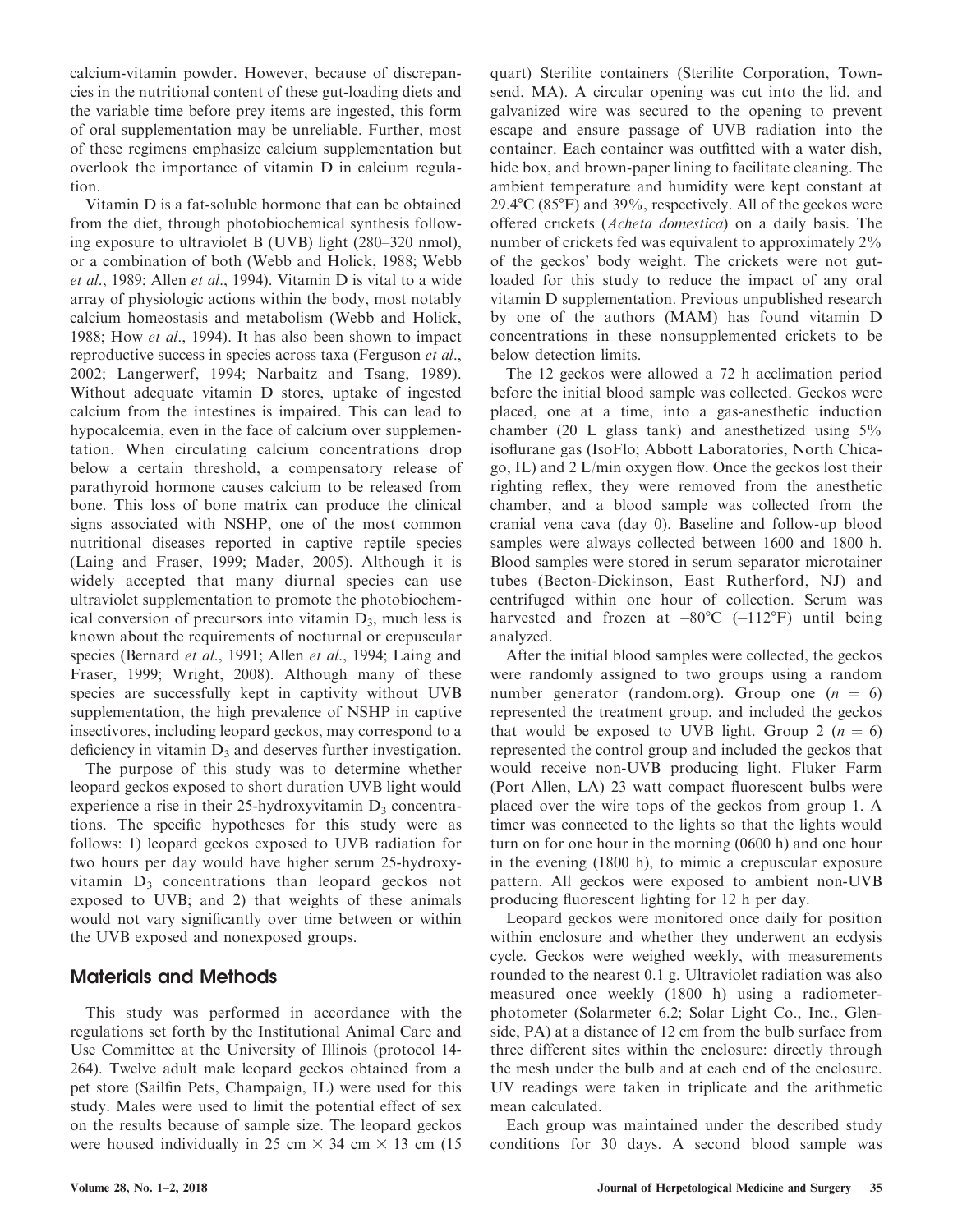**Table 1.** Estimated marginal means for 25-hydroxyvitamin  $D_3$ concentrations in leopard geckos exposed to and not exposed to UVB light.

| <b>Parameter</b>                                            | Group      | Mean 95% CI SE Min-Max        |  |
|-------------------------------------------------------------|------------|-------------------------------|--|
| 25 hydroxyvitamin $D_3$ No UVB 49.7 33.7–65.6 7.0 12.0–81.0 |            |                               |  |
|                                                             | <b>UVB</b> | 79.5 64.9–94.0 6.4 33.0–170.0 |  |

collected from each gecko on day 30. Collection, processing, and analysis of the blood samples were identical to that described for day 0. Once all samples were collected, they were transported on frozen gel packs to the Michigan State University Diagnostic Center for Population and Animal Health (Lansing, MI) for testing. A radioimmunoassay was performed to determine serum concentrations of 25 hydroxyvitamin  $D_3$  (Holick, 1990; Laing and Fraser, 1999; Acierno et al., 2006, 2008).

The distribution of the data was evaluated using the Shapiro-Wilk test, skewness, kurtosis, and q-q plots. Because the data were normally distributed, a parametric test was selected. A general linear model for repeated measures was used to analyze the data, with gecko as the random variable and group and time as fixed variables. SPSS 22.0 (IBM Statistics, Armonk, NY) was used to analyze the data. A  $P < 0.05$  was used to determine statistical significance.

#### **Results**

There was a significant difference in 25-hydroxyvitamin  $D_3$  concentrations over time ( $F = 12.99$ ,  $P = 0.006$ ) and between groups  $(F = 9.72, P = 0.012)$ . Leopard geckos exposed to UVB had significantly higher 25-hydroxyvitamin  $D_3$  concentrations than those not provided UVB light (Table 1). There was no significant difference in body weight within or between groups ( $F = 2.7$ ,  $P = 0.103$ ). All geckos, irrespective of light exposure, showed a strong preference for staying within a hide box whenever observed; however, this was not unexpected as they were only evaluated during the daytime. It is important to note that both groups of geckos were found to be outside of their shelters during the study; therefore, we know direct exposure did occur in the UVB group. None of the geckos produced a shed during the 30 day trial. The UVB radiation measurements for the treatment group were 12– 52  $\mu$ watts/cm<sup>2</sup>; the higher end of the range was under the bulb and the lower end of the range at the sides of the enclosure.

#### **Discussion**

The results of this study confirm that leopard geckos exposed to short-duration (2 h) UVB radiation are capable of significantly increasing their 25-hydroxyvitamin  $D_3$ concentrations over time compared with control geckos not exposed to UVB but fed a similar diet. This is an important finding because it further affirms that leopard geckos can use UVB radiation to photobiochemically generate 25-hydroxyvitamin  $D_3$  and that it can be done using limited UVB exposure versus a more common 12 h exposure (Wangen et al., 2013).

To date, the majority of the research evaluating the effects of UVB radiation on reptiles has focused on diurnal species (Allen et al., 1999; Laing and Fraser, 1999; Carman et al., 2000; Laing et al., 2001; Ferguson et al., 2003, 2005; Acierno et al., 2006, 2008; Oonincx et al., 2010; Selleri and Di Girolamo, 2012). Although originally focused on lizards (Allen et al., 1999; Laing and Fraser, 1999; Carman et al., 2000; Laing et al., 2001; Ferguson et al., 2003, 2005; Oonincx et al., 2010), more recent examples in chelonians (Acierno et al., 2006; Selleri and Di Girolamo, 2012) and a snake species (Acierno et al., 2008) also suggest that UVB can play an important role in the circulating concentrations of 25-hydroxyvitamin  $D_3$  in these reptiles too. However, it should not be assumed that UVB light is a requirement for vitamin D regulation in all diurnal vertebrates, as dogs and cats do not use this method for acquiring vitamin D and a recent study in captive ball pythons (*Python regius*) found that UVB had no impact on circulating 25-hydroxyvitamin  $D_3$  concentrations in that species (How et al., 1994; Hedley and Eatwell, 2013). These findings re-affirm that we must evaluate each species separately to determine how they acquire vitamin D such that, when in captivity, we can provide appropriate husbandry and care to minimize the likelihood for iatrogenic disease (e.g., NSHP).

Evolutionary adaptations appear to be in place for some species to maximize their ability to synthesize vitamin D following limited exposure to sunlight. Several studies have shown that crepuscular and nocturnal reptiles may have a more sensitive and efficient mechanism for converting UVB to vitamin D (Carman et al., 2000; Ferguson et al., 2005). When comparing two species of Jamaican anoles, the shade-dwelling species had a higher rate of photoconversion than the basking species, while simultaneously consuming less dietary vitamin D (Ferguson et al., 2005). Upon exposure to ultraviolet radiation, the nocturnal/ crepuscular house gecko (Hemidactylus turcicus) was also shown to similarly convert ultraviolet radiation more effectively than the diurnal Texas spiny lizard (Sceloporus olivaceus) (Carman et al., 2000). Further, the latter study also found evidence suggesting behavioral regulation by the house gecko to maximize sun exposure by emerging earlier (if west-facing) or remaining active longer (if east-facing). Behavioral regulation has been proposed as a means of selfregulating circulating vitamin D concentrations, evidenced by the panther chameleon (Furcifer pardalis) that will alter its basking time depending on dietary intake of vitamin D (Karsten et al., 2009). When given less access to dietary vitamin D, the frequency and duration of basking behavior significantly increases, showing particular preference for UVB-generating light (Ferguson et al., 2003). Our findings in leopard geckos similarly suggest that this crepuscular species can increase circulating 25-hydroxyvitamin D<sub>3</sub> concentrations when exposed to artificial lighting that produces UVB radiation, even when maintained on a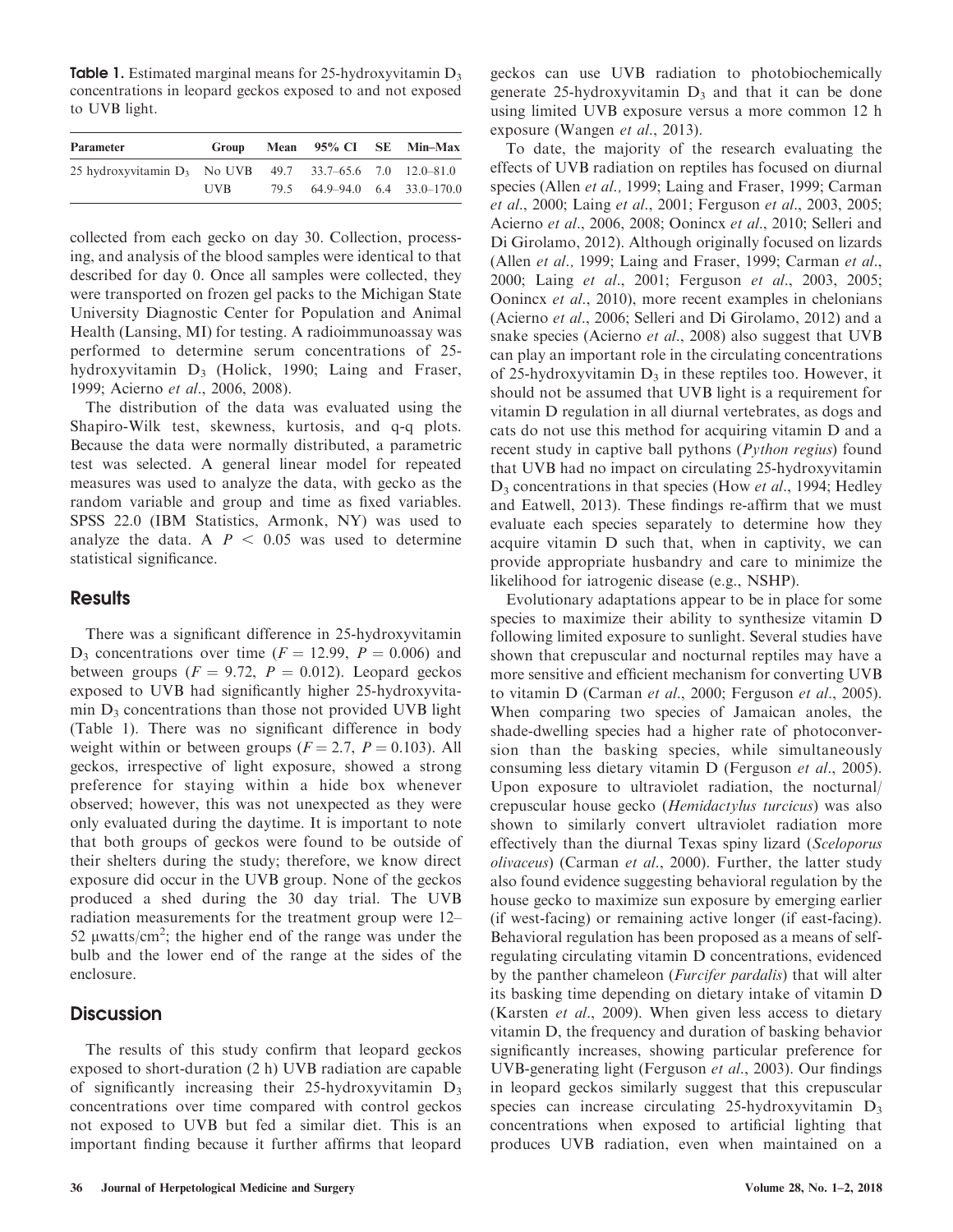vitamin  $D_3$  deficient diet. It was interesting to note that the 25-hydroxyvitamin D concentrations in the control group did not decrease; however, this was not unexpected as decay (half-life) of this hormone over time has been found to be 69.3 days and 83 days in rhinoceros iguanas (Cyclura cornuta) and bearded dragons (Pogona vitticeps), respectively (Ferguson et al., 2015; Oonincx et al., 2013).

Determining how a reptile acquires vitamin D, either through the diet, UVB exposure, or a combination of both, is important for making ''best practice'' recommendations for that species in captivity. Historically, supplementation of vitamin D for captive vertebrates has been through the diet. However, it is possible to over supplement vitamin D in captive vertebrates, causing hypervitaminosis D. Animals that develop hypervitaminosis D can develop softtissue mineralization, particularly renal and aortic calcification, leading to organ dysfunction and organ failure (Wallach, 1996; Mader, 2005; Watson and Mitchell, 2014). Ferguson et al. (1996) found that reproductively active female panther chameleons had an increased mortality when fed a high vitamin D diet (9.1 IU/g cholecalciferol). In humans, over supplementation via intramuscular injections (600,000 U of vitamin D) can result in nausea, vomiting, anorexia, increased thirst and urination, weakness, and altered sensorium (Pandita et al., 2012). Comorbidities included chronic kidney disease, urinary tract infection, diabetes mellitus, osteoarthritis, and hypertension (Pandita et al., 2012). In comparison, the cutaneous biosynthesis of vitamin D, which occurs through exposure to natural sunlight or artificial ultraviolet radiation, seems to provide a protected means of acquiring vitamin D (Webb and Holick, 1988). Vitamin D is produced through a series of interactions whereby 7-dehydrocholesterol (7- DHC, provitamin  $D_3$ ) is photoconverted to previtamin D. From here, there are several possible biochemical options forward. When metabolic stores of circulating vitamin D are diminished, previtamin D undergoes a thermochemical change into vitamin  $D_3$ , which, after passing through both the liver and kidneys, becomes the metabolically active 1,25-dihydroxyvitamin D (1,25(OH)2D, calcitriol). When the body has adequate circulating levels of vitamin D, previtamin  $D_3$  is shunted down alternative pathways to become biologically inert photoproducts such as tachysterol or lumisterol (Webb and Holick, 1988; Holick, 1990, 2007). These inactive byproducts can either be degraded or recycled back to previtamin  $D_3$  for conversion to active vitamin  $D_3$  based on need (Webb and Holick, 1988). To date, there are no known studies describing hypervitaminosis D associated with photobiosynthesis.

Based on our current understanding of hypervitaminosis D, it appears that the provision of UVB radiation, for those species that can use it, is preferred over the sole provision of dietary vitamin D until we perform the necessary studies to determine appropriate dietary levels. However, there are also negative side effects associated with UVB exposure that should be considered to minimize the likelihood of them occurring. In a preliminary study evaluating the ability of leopard geckos to synthesize vitamin  $D_3$  following

UVB exposure, providing an unprotected (no shelter) 12 h photoperiod with high concentrations of UVB resulted in weekly episodes of ecdysis (Wangen et al., 2013). This frequent skin shedding was compared to the erythema (sunburn) noted in other species of vertebrates that receive high doses of ultraviolet radiation. Excess unprotected exposure has also been shown to negatively affect hatching rates and survivorship in some species of amphibian (Blaustein et al., 1994, 1998) and lead to ocular dysfunction, lethargy, and weight loss in a variety of vertebrate taxa (Gerhman, 1994; Flamarique et al., 2000; Fris et al., 2006; Gardiner et al., 2009). There is also some concern that reports of squamous cell carcinoma in bearded dragons, especially around the head, may be associated with excessive ultraviolet radiation exposure (Hannon et al., 2011). These findings, however, are likely compounded by other negative extraneous environmental factors and a particularly high output of ultraviolet radiation. This highlights the need for careful selection of ultraviolet lamp sources, appropriate light distance from the light source to the basking location, the provision of shelter and a UVB gradient, the amount of time ultraviolet exposure is provided, and close monitoring of the animal to ensure deleterious effects of irradiation do not occur (Ferguson et al., 2002, 2010; Adkins et al., 2003; Baines et al., 2016).

### **Conclusions**

Leopard geckos are a popular pet reptile, and nutritional disease, especially NSHP, is a common finding in these animals. The results of this study demonstrate that shortterm exposure to UVB radiation is sufficient to increase circulating 25-hydroxyvitamin  $D_3$  concentrations in leopard geckos. Because the prey species offered to leopard geckos in captivity are naturally low in vitamin D (e.g., crickets, mealworms), exposure to UVB may help offset dietary deficiencies, or concerns about hypervitaminosis associated with supplements. However, there remains much we still need to learn about this subject. Prospective, longitudinal studies are required to determine reference intervals for 25 hydroxyvitamin  $D_3$  in leopard geckos, as well as how much UVB exposure and dietary vitamin D are required to achieve these concentrations. In addition, it is important for us to determine the role vitamin D plays in the pathophysiology of NSHP in this species. Until further research is done, the authors believe that leopard geckos should be provided protected UVB exposure to ensure that they can behaviorally control their vitamin D concentrations.

#### Literature Cited

- Acierno MJ, Mitchell MA, Roundtree MK, Zachariah TT. 2006. Effects of ultraviolet radiation on 25-hydroxyvitamin D<sub>3</sub> synthesis in red-eared slider turtles (Trachemys scripta elegans). Am J Vet Res, 67(12):2046–2049.
- Acierno MJ, Mitchell MA, Zachariah TT, Roundtree MK, Kirchgessner MS, Guzman DSM. 2008. Effects of ultraviolet radiation on plasma 25-hydroxyvitamin  $D_3$  concentra-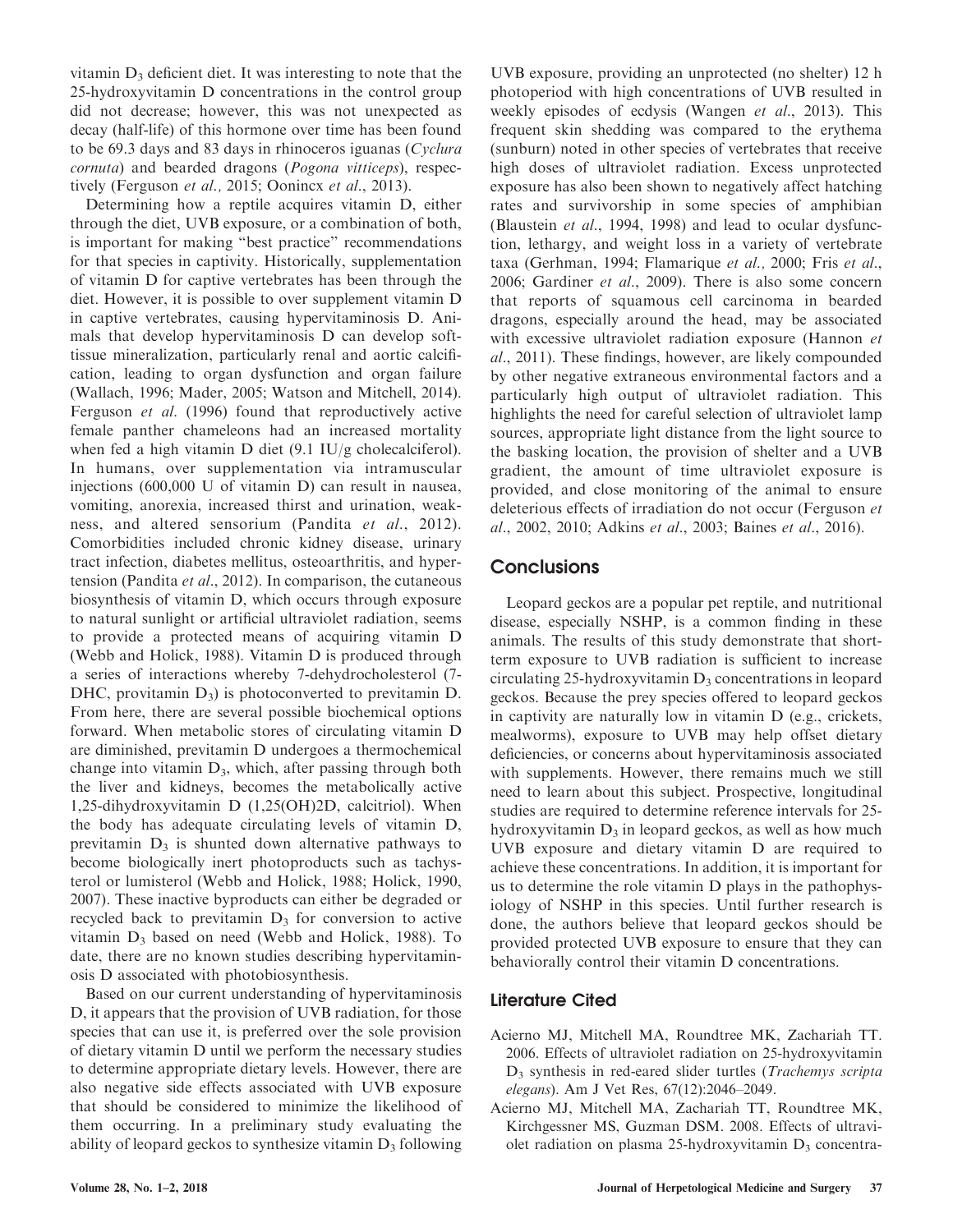tions in corn snakes (Elaphe guttata). Am J Vet Res, 69(2):294–297.

- Adkins E, Driggers T, Ferguson G, Gerhmann W, Gyimesi Z, May E, Ogle M, Owens T. 2003. Ultraviolet light and reptiles, amphibians. J Herp Med Surg, 13(4):27–37.
- Allen ME, Bush M, Oftedal OT, Rosscoe R, Walsh T, Holick MF. 1994. Update on vitamin D and ultraviolet light in basking lizards. Proc AAZV, 314–316.
- Allen ME, Chen TC, Holick MR, Merkel E. 1999. Evaluation of vitamin D status in the green iguana (Iguana iguana): oral administration vs. UVB exposure. In Holick MF, Jung ED (eds): Biologic Effects of Light. Kluwer, Boston, MA: 99– 102.
- Baines F, Chattell J, Dale J, Garrick J, Gill I, Goetz M, Skelton T, Swatman M. 2016. How much UV-B does my reptile need? The UV-tool, a guide to the selection of UV lighting for reptiles and amphibians in captivity. J Zoo Aqua Res, 4(1):42–63.
- Bernard JB, Oftedal OT, Barboza PS, Mathias CE, Allen ME, Citino SB, Ullrey DR, Montali RJ. 1991. The response of vitamin D-deficient green iguanas (Iguana iguana) to artificial ultraviolet light. Proc AAZV, 147–150.
- Blaustein AR, Hoffman PD, Hokit DG, Kiesecker JM, Walls SC, Hays JB. 1994. UV repair and resistance to solar UV-B in amphibian eggs: a link to population declines? Proc Nat Acad Sci USA, 91(5):1791–1795.
- Blaustein AR, Kiesecker JM, Chivers DP, Hokit DG, Marco A, Belden LK, Hatch A. 1998. Effects of ultraviolet radiation on amphibians field experiments. Am Zool, 38(6):799–812.
- Carman EN, Ferguson GW, Gehrmann WH, Chen TC, Holick MF. 2000. Photobiosynthetic opportunity and ability for UV-B generated vitamin D synthesis in freeliving house geckos (Hemidactylus turcicus) and Texas spiny lizards (Sceloporus olivaceus). Copeia, 2000(1):245–250.
- Ferguson GW, Jones JR, Gehrmann WH, Hammack SH, Talent LG, Hudson RD, Dierenfeld ES, Fitzpatrick MP, Frye FL, Holick MF, Chen TC, Lu Z, Gross TS, Vogel JJ. 1996. Indoor husbandry of the panther chameleon Chamaeleo [Furcifer] pardalis: effects of dietary vitamins A and D and ultraviolet irradiation on pathology and life-history traits. Zoo Biol, 15(3):279–299.
- Ferguson GW, Gehrmann WH, Chen TC, Dierenfeld ES, Holick MF. 2002. Effects of artificial ultraviolet light exposure on reproductive success of the female panther chameleon (Furcifer pardalis) in captivity. Zoo Biol, 21(6):525–537.
- Ferguson GW, Gehrmann WH, Karsten KB, Hammack SH, McRae M, Chen TC, Lung NP, Holick MF. 2003. Do panther chameleons bask to regulate endogenous vitamin D<sup>3</sup> production? Physiol Biochem Zool, 76(1):52–59.
- Ferguson GW, Gehrmann WH, Karsten KB, Landwer AJ, Carman EN, Chen TC, Holick MF. 2005. Ultraviolet exposure and vitamin D synthesis in a sun-dwelling and a shade-dwelling species of Anolis: are there adaptations for lower ultraviolet B and dietary vitamin  $D_3$  availability in the shade? Physiol Biochem Zool, 78(2):193–200.
- Ferguson, GW, Brinker AM, Gehrmann WH, Bucklin SE, Baines FM, Mackin SJ. 2010. Voluntary exposure of some Western-hemisphere snake and lizard species to ultraviolet-

B radiation in the field: how much ultraviolet-B should a lizard or snake receive in captivity? Zoo Biol, 29(3):317–334.

- Ferguson, GW, Gehrmann WH, Bradley KA, Lawrence B, Hartdegen R, Storms T, Chen TC, Holick MF. 2015. Summer and winter seasonal changes in vitamin D status of captive rhinoceros iguanas (Cyclura cornuta). J Herp Med Surg, 25(3/4):128–136.
- Flamarique IN, Ovaska K, Davis TM. 2000. UV-B induced damage to the skin and ocular system of amphibians. Biol Bull, 199(2):187–188.
- Fris M, Tessem MB, Cejkova J, Midelfart A. 2006. The effect of single and repeated UVB radiation on rabbit cornea. Graefes Arch Clin Exp Ophthalmol, 244(12):1680–1687.
- Gardiner DW, Baines FM, Pandher K. 2009. Photodermatitis and photokeratoconjunctivitis in a ball python (Python regius) and a blue-tongue skink (Tiliqua spp.). J Zoo Wildl Med, 40(4):757–766.
- Gehrmann WH. 1994. Light requirements of captive amphibians and reptiles. Contrib Herpetol, 11(1):53–59.
- Hannon DE, Garner MM, Reavill DR. 2011. Squamous cell carcinomas in inland bearded dragons (Pogona vitticeps). J Herp Med Surg, 21(4):101–106.
- Hedley J, Eatwell K. 2013. The effects of UV light on calcium metabolism in ball pythons (Python regius). Vet Rec, 173(14):345.
- Holick MF. 1990. The use and interpretation of assays for vitamin D and its metabolites. J Nutr, 120(11):1464–1469.
- Holick MF. 2007. Vitamin D deficiency. N Engl J Med, 357(3):266–281.
- How KL, Hazewinkel HAW, Mol JA. 1994. Dietary vitamin D dependence of cat and dog due to inadequate cutaneous synthesis of vitamin D. Gen Comp Endocrinol, 96(1):12–18.
- Karsten KB, Ferguson GW, Chen TC, Holick MF. 2009. Panther chameleons, *Furcifer pardalis*, behaviorally regulate optimal exposure to UV depending on dietary vitamin D3 status. Physiol Biochem Zool, 82(3):218–225.
- Laing CJ, Fraser DR. 1999. The vitamin D system in iguanian lizards. Comp Biochem Physiol, 123(4):373–379.
- Laing CJ, Trube A, Shea GM, Fraser DR. 2001.The requirement for natural sunlight to prevent vitamin D deficiency in iguanian lizards. J Zoo Wildl Med, 32(3):342– 348.
- Langerwerf B. 1994. The Caucasian green lizard, *Lacerta* strigata Eichwald 1831, with notes on its reproduction in captivity. Br Herpetol Bull, 1: 23–26.
- Mader DR. 2005. Metabolic Bone Diseases. In Mader DR (ed): Reptile Medicine and Surgery. 2nd ed. Saunders Elsevier, St. Louis, MO:841–851.
- Narbaitz R, Tsang CPW. 1989. Vitamin D deficiency in the chick embryo: effects on prehatching motility and on the growth and differentiation of bones, muscles, and parathyroid glands. Calcif Tissue Int, 44(5):348–355.
- Oonincx DGAB, Stevens Y, van den Borne JJGC, van Leeuwen JPTM, Hendriks WH. 2010. Effects of vitamin  $D_3$  supplementation and UVb exposure on the growth and plasma concentration of vitamin  $D_3$  metabolites in juvenile bearded dragons (Pogona vitticeps). Comp Biochem Physiol, 156(2):122–128.
- Oonincx DG, van de Wal MD, Bosch G, Stumpel JB, Heijboer AC, van Leeuwen JP, Hendriks WH, Kik M. 2013. Blood vitamin  $D_3$  metabolite concentrations of adult female